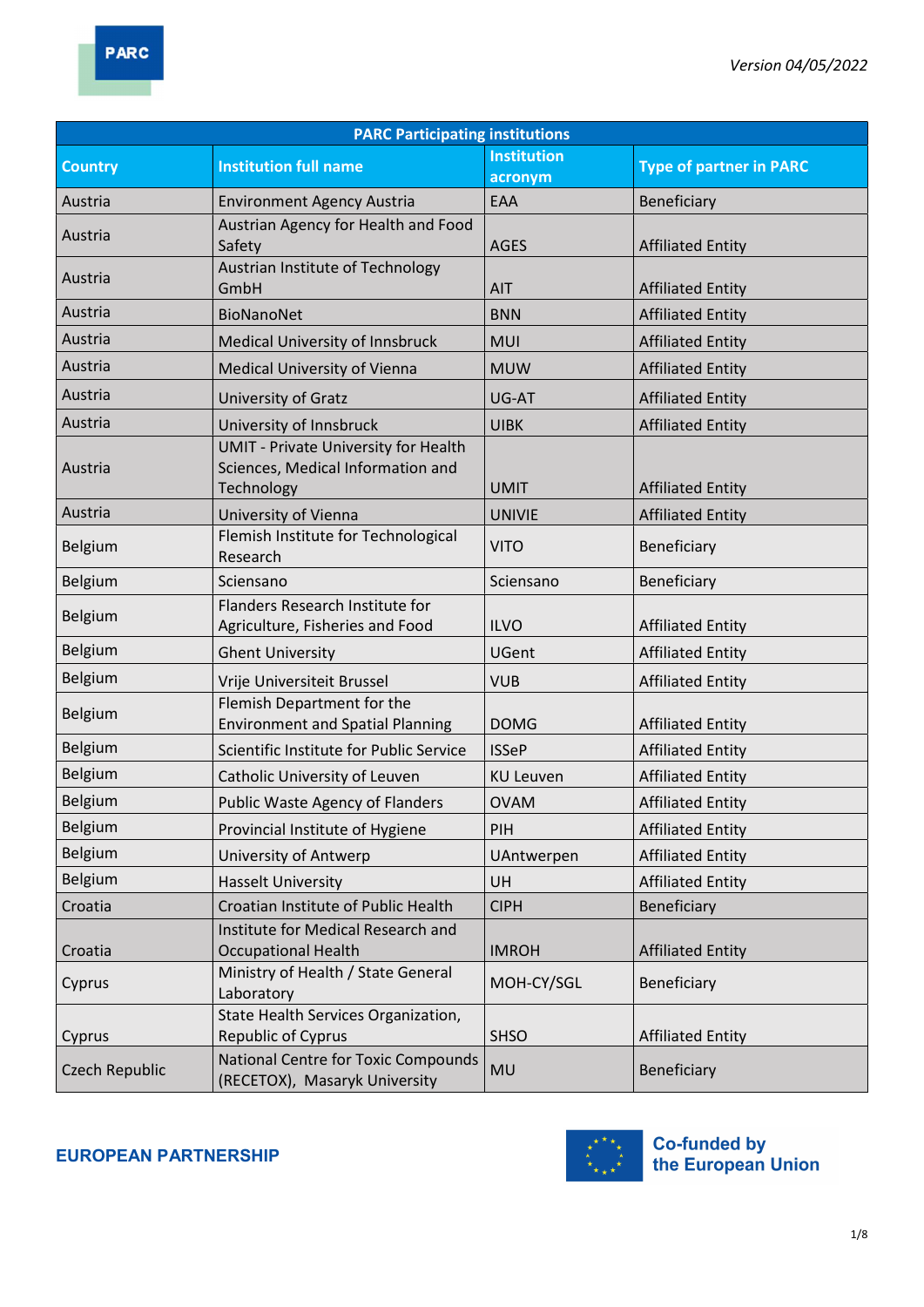| <b>PARC Participating institutions</b> |                                                                                     |                               |                                |  |
|----------------------------------------|-------------------------------------------------------------------------------------|-------------------------------|--------------------------------|--|
| <b>Country</b>                         | <b>Institution full name</b>                                                        | <b>Institution</b><br>acronym | <b>Type of partner in PARC</b> |  |
| Czech Republic                         | The Institute of Health Information<br>and Statistics of the Czech Republic         | <b>UZIS</b>                   | Beneficiary                    |  |
| Czech Republic                         | University of South Bohemia in České<br>Budějovice                                  | JU                            | <b>Affiliated Entity</b>       |  |
| <b>Czech Republic</b>                  | University of Ostrava                                                               | OU                            | <b>Affiliated Entity</b>       |  |
| <b>Czech Republic</b>                  | National Institute of Public Health                                                 | SZÚ-CZ                        | <b>Affiliated Entity</b>       |  |
| Czech Republic                         | University of Chemistry and<br>Technology in Prague                                 | <b>VSCHT</b>                  | <b>Affiliated Entity</b>       |  |
| Denmark                                | Danish Environmental Protection<br>Agency                                           | <b>DEPA</b>                   | Beneficiary                    |  |
| Denmark                                | <b>Aarhus University</b>                                                            | <b>AU</b>                     | <b>Affiliated Entity</b>       |  |
| Denmark                                | National Food Institute, Danish<br><b>Technical University</b>                      | <b>DTU FOOD</b>               | <b>Affiliated Entity</b>       |  |
| Denmark                                | The Capital Region of Denmark                                                       | <b>REGIONH</b>                | <b>Affiliated Entity</b>       |  |
| <b>Denmark</b>                         | University of Southern Denmark                                                      | SDU                           | <b>Affiliated Entity</b>       |  |
| Denmark                                | University of Copenhagen                                                            | <b>UCPH</b>                   | <b>Affiliated Entity</b>       |  |
| Estonia                                | <b>Health Board</b>                                                                 | <b>HB</b>                     | Beneficiary                    |  |
| Estonia                                | Ministry of Social Affairs                                                          | SOM                           | <b>Affiliated Entity</b>       |  |
| Estonia                                | University of Tartu                                                                 | UT                            | <b>Affiliated Entity</b>       |  |
| Finland                                | Finnish Institute for Health and<br>Welfare                                         | <b>THL</b>                    | Beneficiary                    |  |
| Finland                                | Finnish Institute of Occupational<br>Health                                         | <b>TTL</b>                    | Beneficiary                    |  |
| Finland                                | <b>Finnish Environment Institute</b>                                                | <b>SYKE</b>                   | <b>Affiliated Entity</b>       |  |
| Finland                                | University of Oulu                                                                  | <b>UOULU</b>                  | <b>Affiliated Entity</b>       |  |
| Finland                                | Finnish Food authority                                                              | <b>FFA</b>                    | <b>Affiliated Entity</b>       |  |
| Finland                                | <b>Finnish Safety and Chemicals Agency</b>                                          | <b>Tukes</b>                  | <b>Affiliated Entity</b>       |  |
| France                                 | French Agency for Food,<br><b>Environmental and Occupational</b><br>Health & Safety | <b>ANSES</b>                  | Beneficiary                    |  |
| France                                 | Santé publique France                                                               | SpF                           | Beneficiary                    |  |
| France                                 | Bureau de Recherches Géologiques<br>et Minières                                     | <b>BRGM</b>                   | <b>Affiliated Entity</b>       |  |
| France                                 | French Alternative Energies and<br><b>Atomic Energy Commission</b>                  | <b>CEA</b>                    | <b>Affiliated Entity</b>       |  |
| France                                 | <b>French National Centre for Scientific</b><br>Research                            | <b>CNRS</b>                   | <b>Affiliated Entity</b>       |  |
| France                                 | Scientific and Technical Center for<br>Building,                                    | <b>CSTB</b>                   | <b>Affiliated Entity</b>       |  |

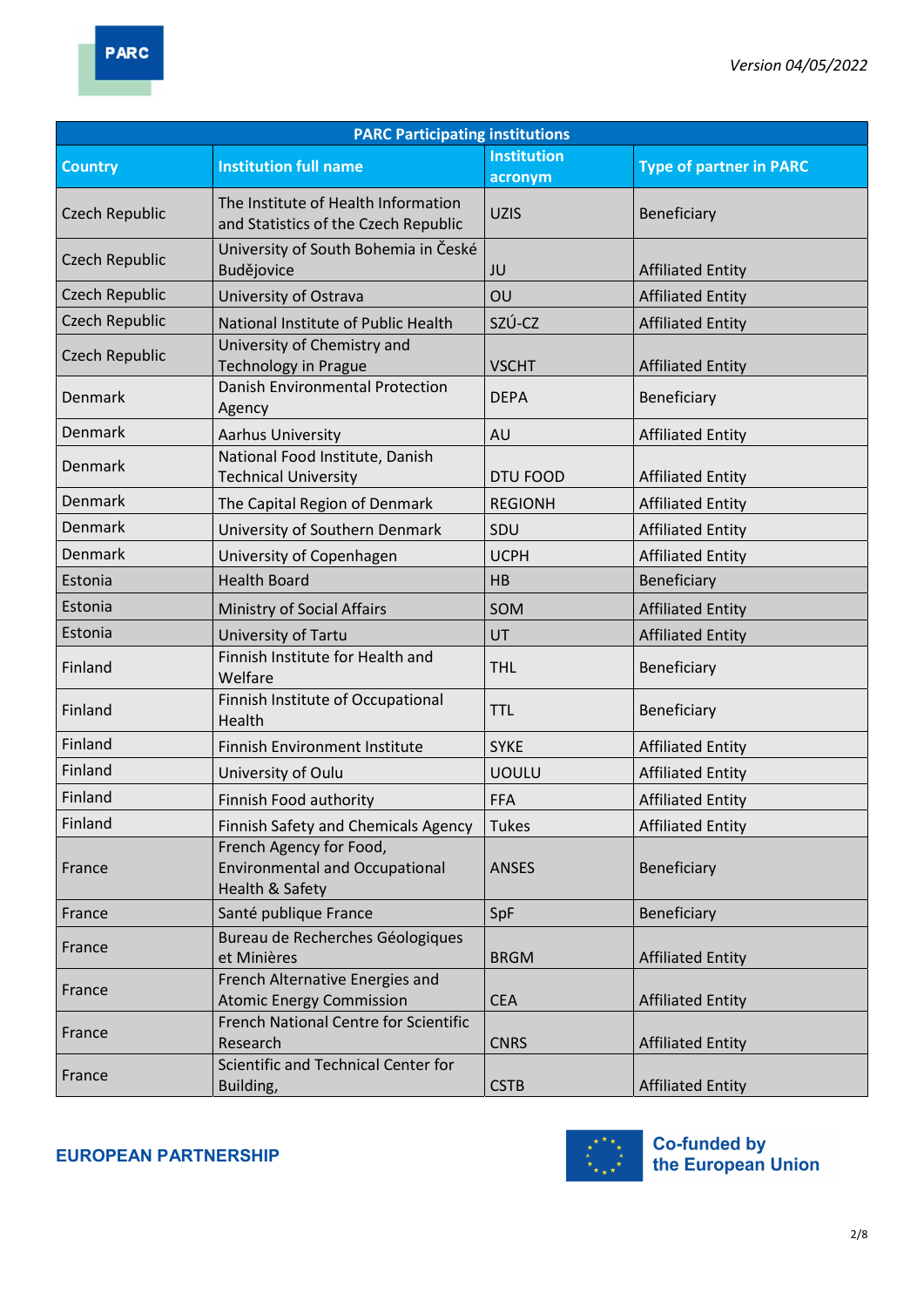| <b>PARC Participating institutions</b> |                                                                                                                      |                               |                                |  |
|----------------------------------------|----------------------------------------------------------------------------------------------------------------------|-------------------------------|--------------------------------|--|
| <b>Country</b>                         | <b>Institution full name</b>                                                                                         | <b>Institution</b><br>acronym | <b>Type of partner in PARC</b> |  |
| France                                 | École des hautes études en santé<br>publique                                                                         | <b>EHESP</b>                  | <b>Affiliated Entity</b>       |  |
| France                                 | French National Institute for<br><b>Industrial Environment and Risks</b>                                             | <b>INERIS</b>                 | <b>Affiliated Entity</b>       |  |
| France                                 | National Research Institute for<br>Agriculture, Food and Environment                                                 | <b>INRAE</b>                  | <b>Affiliated Entity</b>       |  |
| France                                 | French National Research and Safety<br>Institute for the Prevention of<br><b>Occupational Accidents and Diseases</b> | <b>INRS</b>                   | <b>Affiliated Entity</b>       |  |
| France                                 | National Institute of Health and<br><b>Medical Research)</b>                                                         | <b>INSERM</b>                 | <b>Affiliated Entity</b>       |  |
| France                                 | French Institute for Radiological<br><b>Protection and Nuclear Safety</b>                                            | <b>IRSN</b>                   | <b>Affiliated Entity</b>       |  |
| France                                 | Laboratoire National de Métrologie<br>et d'Essais                                                                    | <b>LNE</b>                    | <b>Affiliated Entity</b>       |  |
| France                                 | French Biodiversity Agency                                                                                           | <b>OFB</b>                    | <b>Affiliated Entity</b>       |  |
| France                                 | École nationale vétérinaire,<br>agroalimentaire et de l'alimentation<br>de Nantes-Atlantique                         | <b>ONIRIS</b>                 | <b>Affiliated Entity</b>       |  |
| Germany                                | University of Konstanz                                                                                               | <b>UKON</b>                   | <b>Affiliated Entity</b>       |  |
| Germany                                | Fraunhofer Institutes                                                                                                | Fraunhofer                    | <b>Affiliated Entity</b>       |  |
| Germany                                | Leibniz-Research Centre for Working<br><b>Environment and Human Factors</b>                                          | <b>IfADo</b>                  | <b>Affiliated Entity</b>       |  |
| Germany                                | Leibniz Research Institute of<br><b>Environmental Medicine</b>                                                       | <b>IUF</b>                    | <b>Affiliated Entity</b>       |  |
| Germany                                | Helmoltz Institute for Biological and<br>Chemical Systems / Karlsruhe<br>Institute of Technology                     | KIT                           | <b>Affiliated Entity</b>       |  |
| Germany                                | University for Veterinary Medicine<br>Hannover                                                                       | TiHo                          | <b>Affiliated Entity</b>       |  |
| Germany                                | <b>Technical University of Berlin</b>                                                                                | <b>TUB</b>                    | <b>Affiliated Entity</b>       |  |
| Germany                                | Martin Luther University Halle-<br>Witenberg                                                                         | <b>MLU</b>                    | <b>Affiliated Entity</b>       |  |
| Germany                                | University Hospital Cologne/<br>University of Cologne                                                                | UKK/UoC                       | <b>Affiliated Entity</b>       |  |
| Germany                                | Technical University of Kaiserslautern                                                                               | <b>UKL</b>                    | <b>Affiliated Entity</b>       |  |
| Germany                                | Federal Institute for Hydrology                                                                                      | <b>BfG</b>                    | <b>Affiliated Entity</b>       |  |
| Germany                                | Institute for Prevention and<br>Occupational Medicine of the<br><b>German Social Accident Insurance -</b>            | <b>IPA</b>                    | <b>Affiliated Entity</b>       |  |

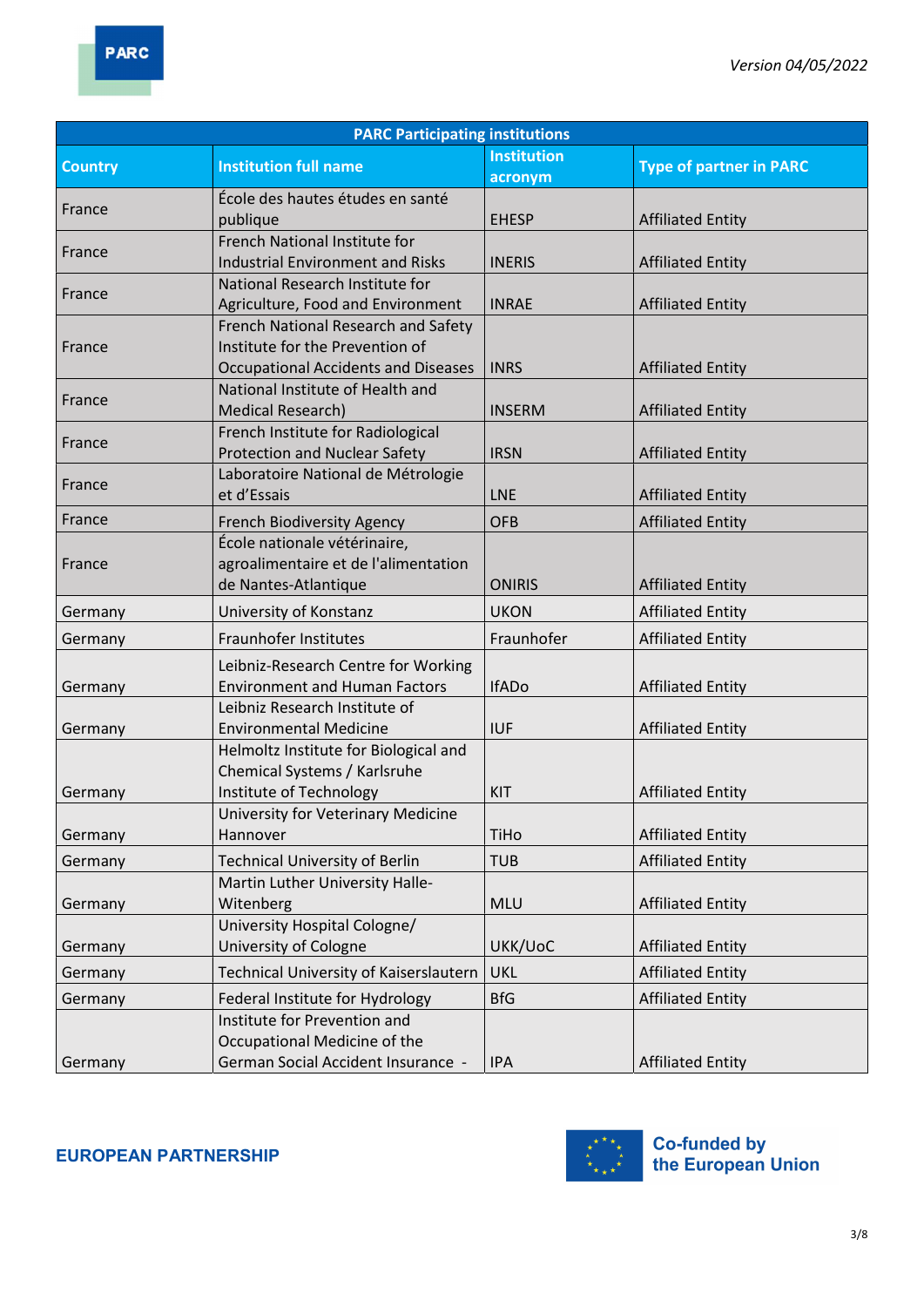| <b>PARC Participating institutions</b> |                                                                      |                    |                                |  |
|----------------------------------------|----------------------------------------------------------------------|--------------------|--------------------------------|--|
| <b>Country</b>                         | <b>Institution full name</b>                                         | <b>Institution</b> | <b>Type of partner in PARC</b> |  |
|                                        |                                                                      | acronym            |                                |  |
|                                        | Institute of the Ruhr-University<br><b>Bochum</b>                    |                    |                                |  |
|                                        | Institute and Clinic for Occupational,                               |                    |                                |  |
|                                        | Social and Environmental Medicine,                                   |                    |                                |  |
| Germany                                | University Hospital, LMU Munich                                      | <b>KUM</b>         | <b>Affiliated Entity</b>       |  |
|                                        | Helmholtz Centre for Environmental                                   |                    |                                |  |
| Germany                                | Research                                                             | <b>UFZ</b>         | <b>Affiliated Entity</b>       |  |
| Germany                                | University of Koblenz-Landau                                         | <b>UKOLD</b>       | <b>Affiliated Entity</b>       |  |
| Germany                                | University Osnabrück                                                 | <b>UOS</b>         | <b>Affiliated Entity</b>       |  |
| Germany                                | <b>German Environment Agency</b>                                     | <b>UBA</b>         | Beneficiary                    |  |
| Germany                                | German Federal Institute for Risk<br>Assessment                      | <b>BfR</b>         | Beneficiary                    |  |
| Greece                                 | Aristotle University of Thessaloniki                                 | <b>AUTh</b>        | Beneficiary                    |  |
| Greece                                 | Benaki Phytopathological Institute                                   | <b>BPI</b>         | Beneficiary                    |  |
| Greece                                 | <b>Hellenic Food Authorithy</b>                                      | <b>EFET</b>        | <b>Affiliated Entity</b>       |  |
| Greece                                 | <b>General Chemical State Laboratory</b>                             | GCSL               | <b>Affiliated Entity</b>       |  |
| Greece                                 | University of Athens                                                 | <b>NKUA</b>        | <b>Affiliated Entity</b>       |  |
| Greece                                 | University of Crete                                                  | <b>UOC</b>         | <b>Affiliated Entity</b>       |  |
| Hungary                                | <b>National Public Health Center</b>                                 | <b>NPHC</b>        | Beneficiary                    |  |
| Iceland                                | University of Iceland                                                | UI                 | Beneficiary                    |  |
| Israel                                 | Ministry of Health                                                   | <b>MOH</b>         | Beneficiary                    |  |
| Italy                                  | Italian National Institute of Health                                 | <b>ISS</b>         | Beneficiary                    |  |
| Italy                                  | Consiglio nazionale delle ricerche -<br>Istituto Ricerca sulle Acque | <b>CNR-IRSA</b>    | <b>Affiliated Entity</b>       |  |
| Italy                                  | <b>ASST Fatebenefratelli Sacco</b>                                   | <b>ICPS</b>        | <b>Affiliated Entity</b>       |  |
| Italy                                  | Istituto Ricerche Farmacologiche<br>Mario Negri                      | <b>IRFM</b>        | <b>Affiliated Entity</b>       |  |
| Italy                                  | Istituto universitario di studi<br>superiori                         | <b>IUSS</b>        | <b>Affiliated Entity</b>       |  |
| Italy                                  | Università degli Studi di Milano                                     | <b>UMIL</b>        | <b>Affiliated Entity</b>       |  |
|                                        | Università degli Studi di Napoli                                     |                    |                                |  |
| Italy                                  | Federico II                                                          | <b>UNINA</b>       | <b>Affiliated Entity</b>       |  |
| Italy                                  | Università degli studi di Padova                                     | <b>UNIPD</b>       | <b>Affiliated Entity</b>       |  |
| Latvia                                 | <b>Riga Stradins University</b>                                      | <b>RSU</b>         | Beneficiary                    |  |
| Latvia                                 | University of Latvia                                                 | UL                 | <b>Affiliated Entity</b>       |  |
| Lithuania                              | Lithuanian National Public Health<br><b>Surveillance Laboratory</b>  | <b>NPHSL</b>       | Beneficiary                    |  |

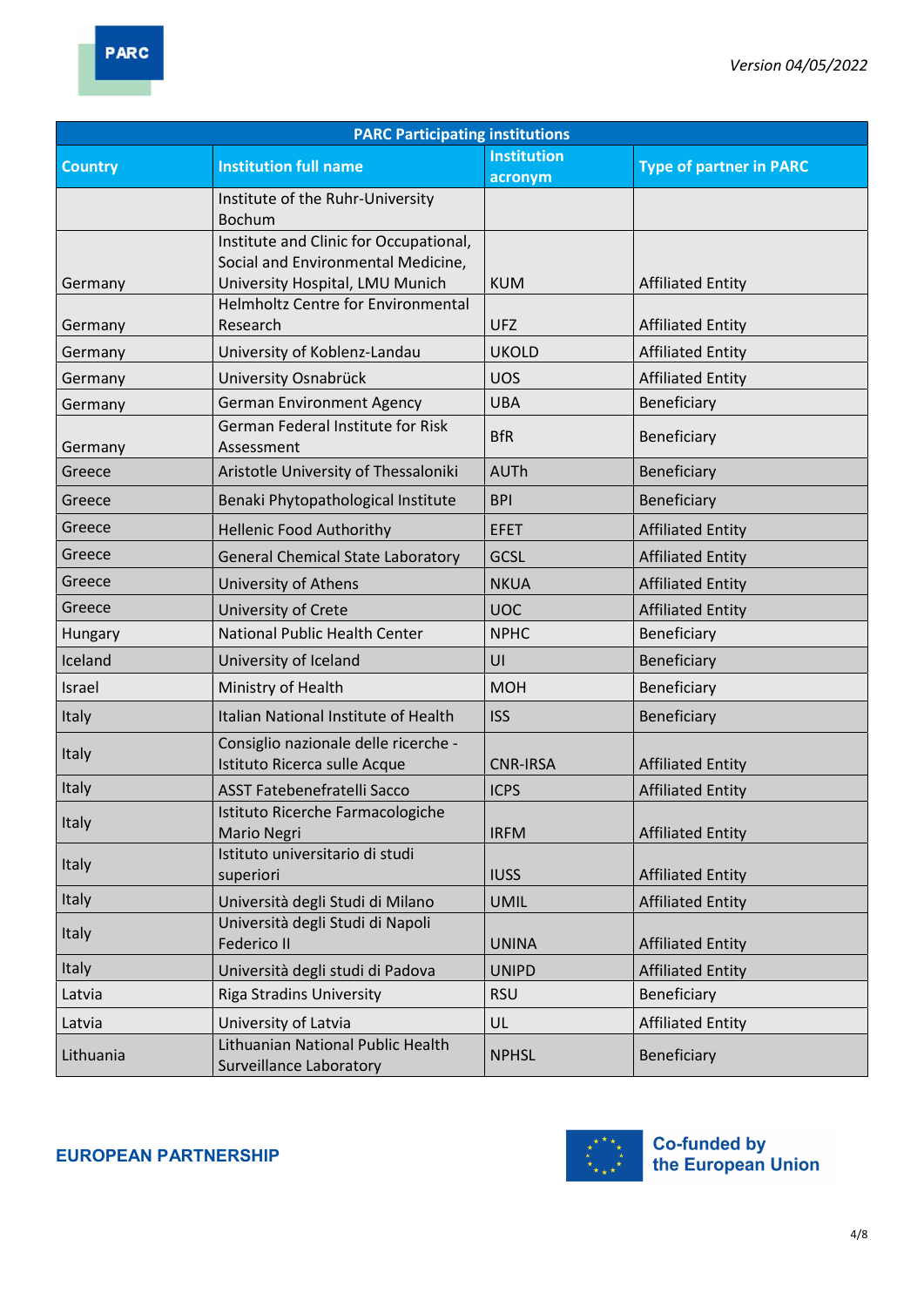| <b>PARC Participating institutions</b> |                                                                      |                               |                                |  |
|----------------------------------------|----------------------------------------------------------------------|-------------------------------|--------------------------------|--|
| <b>Country</b>                         | <b>Institution full name</b>                                         | <b>Institution</b><br>acronym | <b>Type of partner in PARC</b> |  |
| Lithuania                              | Lithuanian University of Health<br><b>Sciences</b>                   | LSMU                          | Beneficiary                    |  |
| Luxembourg                             | Laboratoire national de santé                                        | <b>LNS</b>                    | Beneficiary                    |  |
| Luxembourg                             | Luxembourg Institute of Health                                       | <b>LIH</b>                    | <b>Affiliated Entity</b>       |  |
| Luxembourg                             | Luxembourg Institute of Science and<br>Technology                    | <b>LIST</b>                   | <b>Affiliated Entity</b>       |  |
| Luxembourg                             | University of Luxembourg                                             | UniLU                         | <b>Affiliated Entity</b>       |  |
| Netherlands                            | National Institute for Public Health<br>and the Environment          | <b>RIVM</b>                   | Beneficiary                    |  |
| Netherlands                            | <b>KWR Water Research Institute</b>                                  | <b>KWR</b>                    | <b>Affiliated Entity</b>       |  |
| Netherlands                            | Radboud University Medical Center                                    | <b>RUMC</b>                   | <b>Affiliated Entity</b>       |  |
| Netherlands                            | Netherlands Organisation for Applied<br><b>Scientific Research</b>   | <b>TNO</b>                    | <b>Affiliated Entity</b>       |  |
| Netherlands                            | Universiteit Leiden - Leiden<br>Academic Centre for Drug Research    | <b>UL-LACDR</b>               | <b>Affiliated Entity</b>       |  |
| Netherlands                            | Utrecht University, Institute for Risk<br><b>Assessment Sciences</b> | <b>UU-IRAS</b>                | <b>Affiliated Entity</b>       |  |
| Netherlands                            | Vrije Universiteit, Environment &<br>Health                          | <b>VUA</b>                    | <b>Affiliated Entity</b>       |  |
| Netherlands                            | Wageningen Research (WR-BIOM<br>and WR-WFSR)                         | <b>WR</b>                     | <b>Affiliated Entity</b>       |  |
| Netherlands                            | <b>Wageningen University - Toxicology</b>                            | WU-TOX                        | <b>Affiliated Entity</b>       |  |
| Norway                                 | Norwegian Institute of Public Health                                 | <b>NIPH</b>                   | Beneficiary                    |  |
| Norway                                 | Institute of Marine Research                                         | <b>IMR</b>                    | <b>Affiliated Entity</b>       |  |
| Norway                                 | Norwegian Institute for Air Research                                 | <b>NILU</b>                   | <b>Affiliated Entity</b>       |  |
| Norway                                 | Norwegian Institute for Water<br>Research                            | <b>NIVA</b>                   | <b>Affiliated Entity</b>       |  |
| Norway                                 | Norwegian University of Life Sciences                                | <b>NMBU</b>                   | <b>Affiliated Entity</b>       |  |
| Norway                                 | Norwegian Veterinary Institute                                       | <b>NVI</b>                    | <b>Affiliated Entity</b>       |  |
| Norway                                 | National Institute of Occupational<br>Health                         | <b>STAMI</b>                  | <b>Affiliated Entity</b>       |  |
| Norway                                 | University Hospital of North Norway                                  | <b>UNN</b>                    | <b>Affiliated Entity</b>       |  |
| Poland                                 | Nofer Institute of Occupational<br>Medicine - Lodz                   | <b>NIOM</b>                   | Beneficiary                    |  |
| Poland                                 | Institute of Environmental Protection<br>- Warsaw                    | IEP-NRI                       | <b>Affiliated Entity</b>       |  |
| Poland                                 | University of Gdansk                                                 | UG-PL                         | <b>Affiliated Entity</b>       |  |
| Poland                                 | University of Life Sciences - Warsaw                                 | WULS-SGGW                     | <b>Affiliated Entity</b>       |  |
| Portugal                               | National Institute of Health Dr.<br>Ricardo Jorge                    | <b>INSA</b>                   | Beneficiary                    |  |

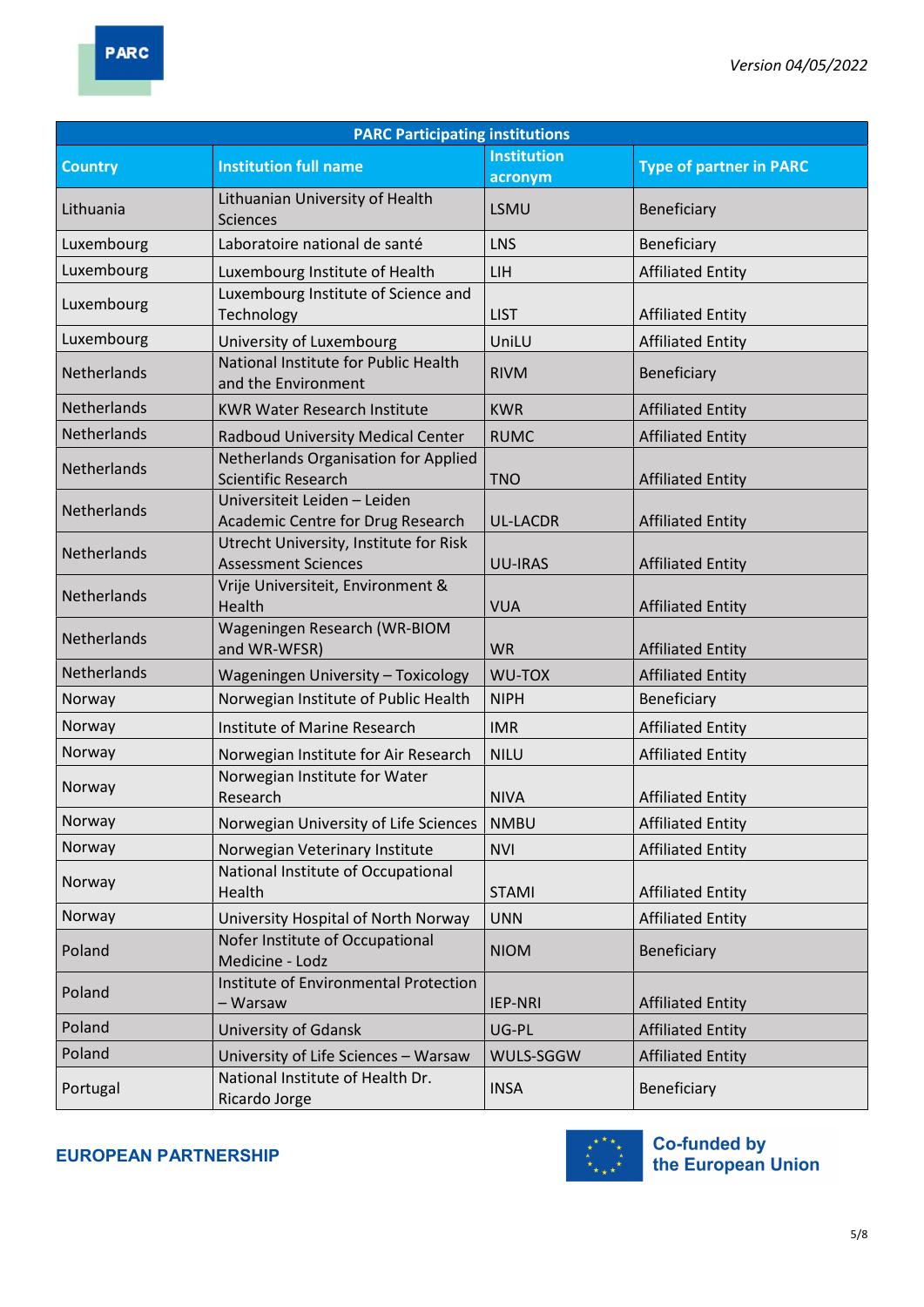| <b>PARC Participating institutions</b> |                                                                                    |                    |                                |  |
|----------------------------------------|------------------------------------------------------------------------------------|--------------------|--------------------------------|--|
| <b>Country</b>                         | <b>Institution full name</b>                                                       | <b>Institution</b> | <b>Type of partner in PARC</b> |  |
|                                        |                                                                                    | acronym            |                                |  |
| Portugal                               | Faculty of Medicine, University of<br>Lisbon                                       | <b>FMUL</b>        | Beneficiary                    |  |
| Portugal                               | Polytechnic of Leiria                                                              | PL                 | <b>Affiliated Entity</b>       |  |
| Portugal                               | University of Minho                                                                | <b>UM</b>          | <b>Affiliated Entity</b>       |  |
| Portugal                               | Portuguese Environment Agency                                                      | APA                | <b>Affiliated Entity</b>       |  |
| Portugal                               | General-Directorate of Health                                                      | <b>DGS</b>         | <b>Affiliated Entity</b>       |  |
| Portugal                               | National School of Public Health -<br>Universidade Nova de Lisboa                  | <b>ENSP</b>        | <b>Affiliated Entity</b>       |  |
| Portugal                               | University of Aveiro                                                               | <b>UAVR</b>        | <b>Affiliated Entity</b>       |  |
| Portugal                               | Universidade de Coimbra                                                            | UC                 | <b>Affiliated Entity</b>       |  |
| Slovakia                               | <b>Slovak Medical University</b>                                                   | SZU-SK             | Beneficiary                    |  |
| Slovakia                               | <b>Comenius University</b>                                                         | <b>UK</b>          | <b>Affiliated Entity</b>       |  |
| Slovenia                               | National Institute of Public Health                                                | <b>NIJZ</b>        | Beneficiary                    |  |
| Slovenia                               | Josef Stefan institute                                                             | <b>IJS</b>         | Beneficiary                    |  |
| Slovenia                               | <b>Geological Survey of Slovenia</b>                                               | GeoZS              | <b>Affiliated Entity</b>       |  |
| Slovenia                               | University of Maribor, Faculty of<br>Medicine                                      | <b>MFUM</b>        | <b>Affiliated Entity</b>       |  |
| Slovenia                               | National Institute of Biology                                                      | <b>NIB</b>         | <b>Affiliated Entity</b>       |  |
| Slovenia                               | National Institute of Chemistry                                                    | <b>NIC</b>         | <b>Affiliated Entity</b>       |  |
| Slovenia                               | University of Ljubljana, Faculty of<br>Pharmacy                                    | <b>ULFFA</b>       | <b>Affiliated Entity</b>       |  |
| Slovenia                               | Slovenian Environment Agency                                                       | <b>ARSO</b>        | <b>Affiliated Entity</b>       |  |
| Slovenia                               | National Laboratory of Health, Food,<br>and Environment                            | <b>NLZOH</b>       | <b>Affiliated Entity</b>       |  |
| Slovenia                               | Institute of Oncology Ljubljana,<br>Cancer Registry of Slovenia                    | <b>OI</b>          | <b>Affiliated Entity</b>       |  |
| Slovenia                               | University Medical Centre Maribor,<br>Division for Gynaecology and<br>Perinatology | <b>UKCMB</b>       | <b>Affiliated Entity</b>       |  |
| Spain                                  | Instituto de Salud Carlos III                                                      | <b>ISCIII</b>      | Beneficiary                    |  |
| Spain                                  | Institute of Environmental<br>Assessment and water Research-CSIC                   | <b>CSIC</b>        | Beneficiary                    |  |
| Spain                                  | University of Granada                                                              | <b>UGR</b>         | <b>Affiliated Entity</b>       |  |
| Spain                                  | University of Las Palmas de Gran<br>Canaria                                        | <b>ULPGC</b>       | <b>Affiliated Entity</b>       |  |
| Spain                                  | University of Navarra                                                              | <b>UNAV</b>        | <b>Affiliated Entity</b>       |  |
| Spain                                  | University Pablo de Olavide                                                        | <b>UPO</b>         | <b>Affiliated Entity</b>       |  |
| Spain                                  | Andalusian School of Public Health                                                 | <b>EASP</b>        | <b>Affiliated Entity</b>       |  |

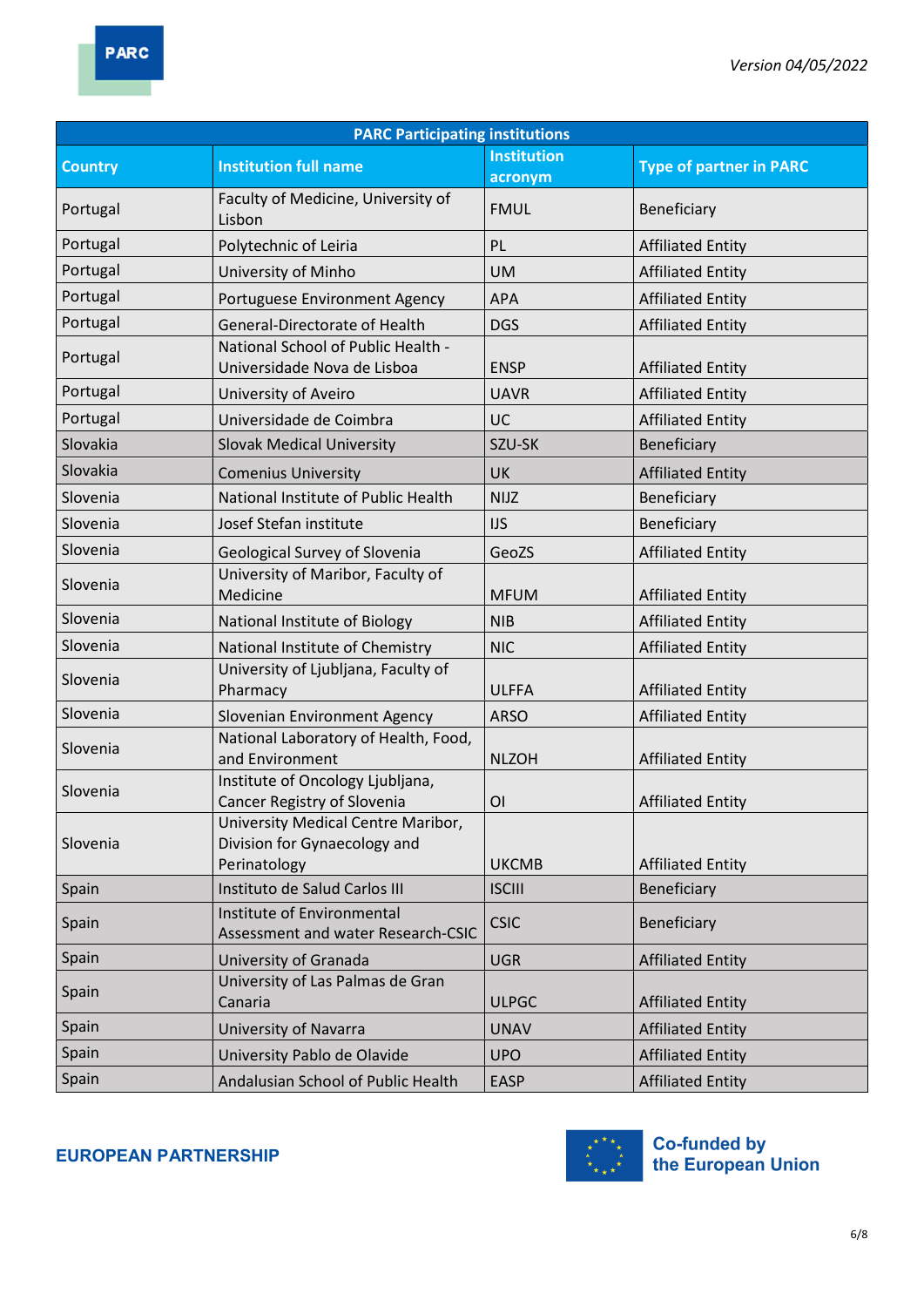| <b>PARC Participating institutions</b> |                                                           |                    |                                       |
|----------------------------------------|-----------------------------------------------------------|--------------------|---------------------------------------|
| <b>Country</b>                         | <b>Institution full name</b>                              | <b>Institution</b> | <b>Type of partner in PARC</b>        |
|                                        |                                                           | acronym            |                                       |
|                                        | Fundacion para la investigación y la                      |                    |                                       |
| Spain                                  | innovación biosanitaria del<br>principado de Asturias     | <b>FINBA</b>       | <b>Affiliated Entity</b>              |
|                                        | Foundation for the Promotion of                           |                    |                                       |
| Spain                                  | Health and Biomedical Research of                         |                    |                                       |
|                                        | Valencia Region                                           | <b>FISABIO</b>     | <b>Affiliated Entity</b>              |
| Spain                                  | Fundación Profesor Novoa Santos                           | <b>FNS</b>         | <b>Affiliated Entity</b>              |
| Spain                                  | Institute of Health Research Pere                         |                    |                                       |
|                                        | Virgili                                                   | <b>IISPV</b>       | <b>Affiliated Entity</b>              |
| Spain                                  | National Institute of Safety and<br><b>Health at Work</b> |                    |                                       |
|                                        |                                                           | <b>INSST</b>       | <b>Affiliated Entity</b>              |
| Spain                                  | University of Castilla La Mancha                          | <b>UCLM</b>        | <b>Affiliated Entity</b>              |
| Spain                                  | University of the Basque Country                          | UPV/EHU            | <b>Affiliated Entity</b>              |
| Sweden                                 | <b>Swedish Environmental Protection</b><br>Agency         | <b>SEPA</b>        | Beneficiary                           |
| Sweden                                 | Karolinska Institute                                      | KI                 |                                       |
|                                        | Swedish Environmental Research                            |                    | <b>Affiliated Entity</b>              |
| Sweden                                 | Institute                                                 | IVL                | <b>Affiliated Entity</b>              |
| Sweden                                 | <b>Swedish Chemicals Agency</b>                           | <b>KEMI</b>        | <b>Affiliated Entity</b>              |
| Sweden                                 | Örebro University                                         | ORU                | <b>Affiliated Entity</b>              |
| Sweden                                 | Research Institutes of Sweden                             | <b>RISE</b>        | <b>Affiliated Entity</b>              |
|                                        | Swedish University of Agricultural                        |                    |                                       |
| Sweden                                 | <b>Sciences</b>                                           | <b>SLU</b>         | <b>Affiliated Entity</b>              |
| Sweden                                 | Swedish Food Agency                                       | <b>SLV</b>         | <b>Affiliated Entity</b>              |
| Sweden                                 | <b>Stockholm University</b>                               | SU                 | <b>Affiliated Entity</b>              |
| Sweden                                 | <b>Gothenburg University</b>                              | <b>UGot</b>        | <b>Affiliated Entity</b>              |
| Sweden                                 | <b>Lund University</b>                                    | <b>ULUND</b>       | <b>Affiliated Entity</b>              |
| Sweden                                 | Umeå University                                           | <b>UMU</b>         | <b>Affiliated Entity</b>              |
| Sweden                                 | Uppsala University                                        | UU                 | <b>Affiliated Entity</b>              |
| Switzerland                            | Swiss Federal Office of Public Health                     | <b>FOPH</b>        | <b>Associated Partner</b>             |
|                                        | Agroscope, Swiss centre of                                |                    |                                       |
| Switzerland                            | excellence for agricultural research                      | <b>AGROSCOPE</b>   | <b>Represented Associated Partner</b> |
| Switzerland                            | Swiss Federal Institute of Aquatic                        |                    |                                       |
|                                        | <b>Science and Technology</b>                             | <b>EAWAG</b>       | Represented Associated Partner        |
| Switzerland                            | <b>Swiss Federal Laboratories for</b>                     |                    |                                       |
|                                        | <b>Materials Science and Technology</b>                   | <b>EMPA</b>        | <b>Represented Associated Partner</b> |
| Switzerland                            | Swiss Federal Institute of Technology<br>Zürich           | <b>ETHZ</b>        | <b>Represented Associated Partner</b> |
|                                        | Swiss Federal Office for the                              |                    |                                       |
| Switzerland                            | Environment                                               | <b>FOEN</b>        | <b>Represented Associated Partner</b> |